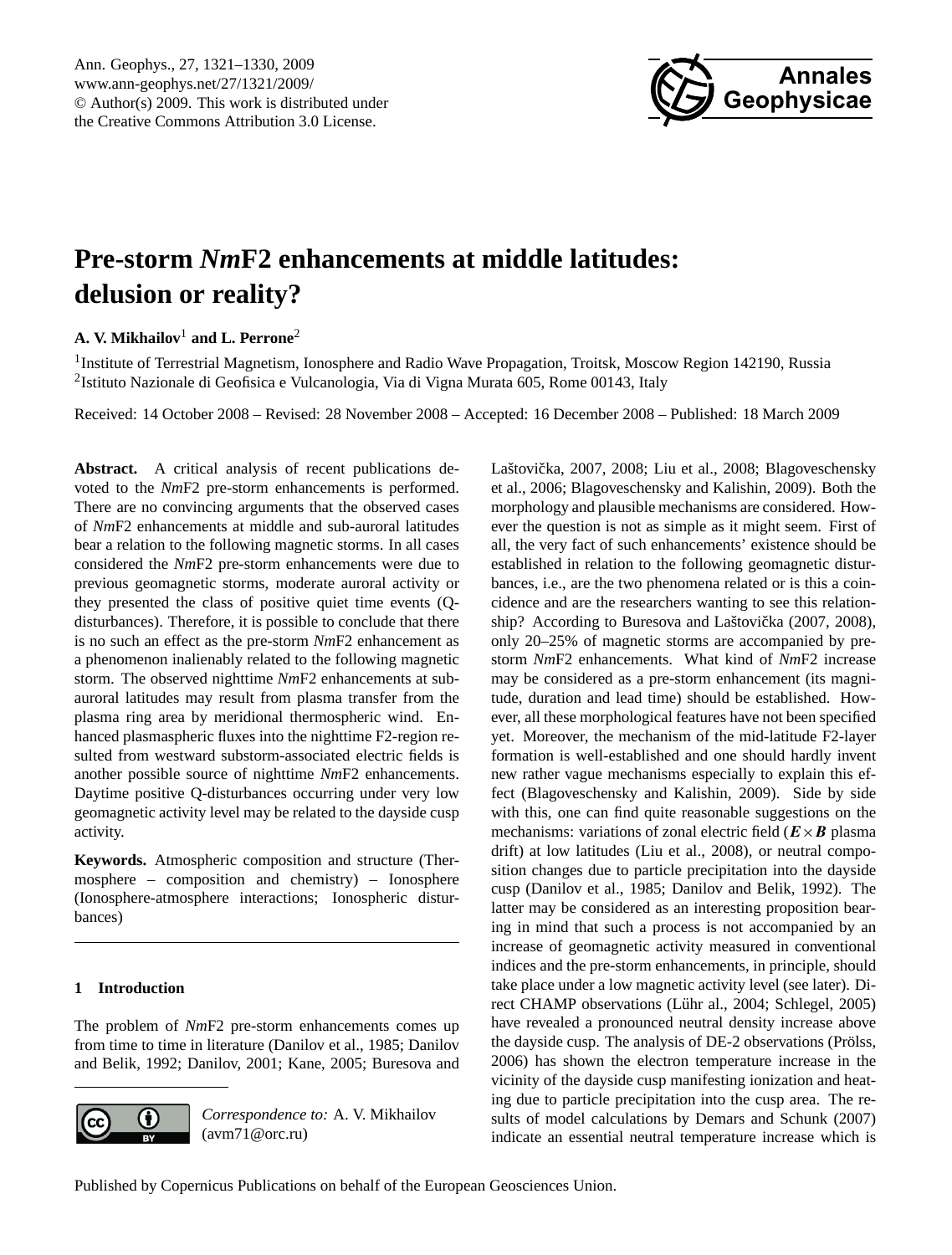required to explain the observed neutral density variations. Therefore, this proposition may open the way for further analyses in this direction.

On the other hand, there exists a class of quiet time F2 layer disturbances (Mikhailov et al., 2004) which may play the role of pre-storm enhancements, but they are not related to the following magnetic storms. Therefore, the aims of the paper may be specified as follows: to provide a critical analysis of some results published on this problem and to try to draw a conclusion whether such a phenomenon as a prestorm *Nm*F2 enhancement really exists in the mid-latitude F2-region. Possible physical mechanisms of the observed positive *Nm*F2 deviations are also discussed.

#### **2 Analysis of the publications**

As far as we know, the problem of the *Nm*F2 pre-storm enhancements has been formulated for the first time by A. Danilov with co-authors (Danilov et al., 1985; Danilov and Belik, 1992; Danilov, 2001). In those papers, the effect was demonstrated by some cases of *fo*F2 enhancement. All the cases were nighttime ones and took place in winter at a sub-auroral station, St. Petersburg ( $\Phi_{inv}$ =55.9°). In further considerations, we will use both *Nm*F2 and *fo*F2 parameters which are related by a well-know expression. Before starting our analysis, a general assumption should be made. In the ideal case, a pre-storm *fo*F2 enhancement should precede the magnetic storm onset (SC moment) and take place within a reasonable time interval (say, within 24 h before the SC) and should develop under quiet geomagnetic conditions. If an observed *fo*F2 increase does not correspond to these requirements, there is no reason to consider it as a pre-storm enhancement: it may be attributed to quite different processes. In our analysis we base it on the conventional indices: 3-h ap, AE,  $D_{st}$ , and PCN. Quiet time conditions correspond to AE<100 nT and PCN<2. All the periods with *fo*F2 enhancements referred to in the papers in question were reanalyzed. Some differences with the original results in *fo*F2 variations may arise from different medians used. Instead of monthly median, we use a 27-day running median centered for the day in question (Mikhailov et al., 2004), but when *fo*F2 deviations are large enough, this difference in medians is not important.

Let us briefly consider the periods from Danilov (2001) and Danilov and Belik (1992) papers.

*1 January 1978.* That was a quiet period without any geomagnetic storms, but with splashes of AE-index up to 400 nT and PCN>2 during the 1–2 January 1978 night. Daytime *fo*F2 values exhibited a stable positive effect during 4 days (30 December 1977–2 January 1978). The nighttime *fo*F2 increase on 1–2 January 1978 may be attributed to the moderate auroral activity according to AE- index variations.

*1 March 1981.* The entire period 24 February 1981–6 March 1981 was disturbed with the PCN index often ex-

ceeding 2,  $D_{st} < -30$  nT. Splashes of AE index up to 550 nT took place during the 28 February–1 March 1981 night. The *fo*F2 peak coincides exactly in time with the increased AE indexes.

*14 February 1980.* During the 13–14 February 1980 night the  $B<sub>z</sub>$  component was southward providing favorable conditions for a geomagnetic storm development. Although, during the 13–14 February 1980 night AE indices were <100 nT, the period of a moderate *fo*F2 increase was very close to SC observed at 03:00 UT on 14 February 1980. Therefore, the observed *fo*F2 increase may be considered as a reaction to the storm onset.

*12 December 1981.* A well-pronounced *fo*F2 increase took place during the whole 11–12 December 1981 night. During this night, AE=100–200 nT and SC took place around 04:00 UT on 12 December 1981. Formally this case looks like a "clear" one. However, similar large *fo*F2 enhancements took place during the 9–10 December 1981 and 13–14 December 1981 nights which hardly can be related to the magnetic storm in question. The entire period 9–12 December 1981 was characterized by moderately enhanced auroral activity with AE=100–300 nT and this can explain the elevated *fo*F2 values (see Discussion).

*29 December 1981.* A well-pronounced *fo*F2 increase took place from the evening hours till the midnight of 28– 29 December 1981. The previous daytime 12:00–17:00 UT period was characterized by enhanced auroral activity with AE=170–480 nT and PCN>2 and this should change the thermospheric neutral composition (see Discussion). Moreover, according to  $D_{st}$ -index variations a positive excursion (SC) was observed at 08:00–11:00 UT, so the evening *fo*F2 increase took place during the main phase of the storm.

*9 January 1983.* A pronounced *fo*F2 increase took place from the evening until midnight on 8–9 January 1983. Positive excursion (SC) of  $D_{st}$  was observed at 13:00–16:00 UT followed by an increase in the auroral activity with AE=106– 422 nT at 16:00–18:00 UT. Therefore, the *fo*F2 increase is the reaction to the enhanced auroral activity.

*1 March 1983.* A very moderate *fo*F2 increase took place during the evening hours on 28 February 1983, but this period coincides with an enhanced auroral activity: AE indices were up to 330 nT and PCN>2. Similar *fo*F2 enhancement took place during the previous evening.

Summarizing the results on the periods considered by Danilov, one may draw the following conclusions. All the observed *fo*F2 enhancements can be related with the following: (i) moderate auroral activity with AE=200–400 nT; (ii) a reaction to the SC; (iii) the *fo*F2 enhancements developed under low geomagnetic activity and similar *fo*F2 increases took place for adjacent dates. An essential moment is that St. Petersburg is a sub-auroral station with  $\Phi_{\text{inv}}$ =55.9° and all the events considered took place during nighttime hours. According to Sagalin and Smiddy (1974) the equatorial boundary of the plasma ring with irregular ionospheric structure, due to soft electron precipitation, is located at  $\Phi_{inv}=58-62°$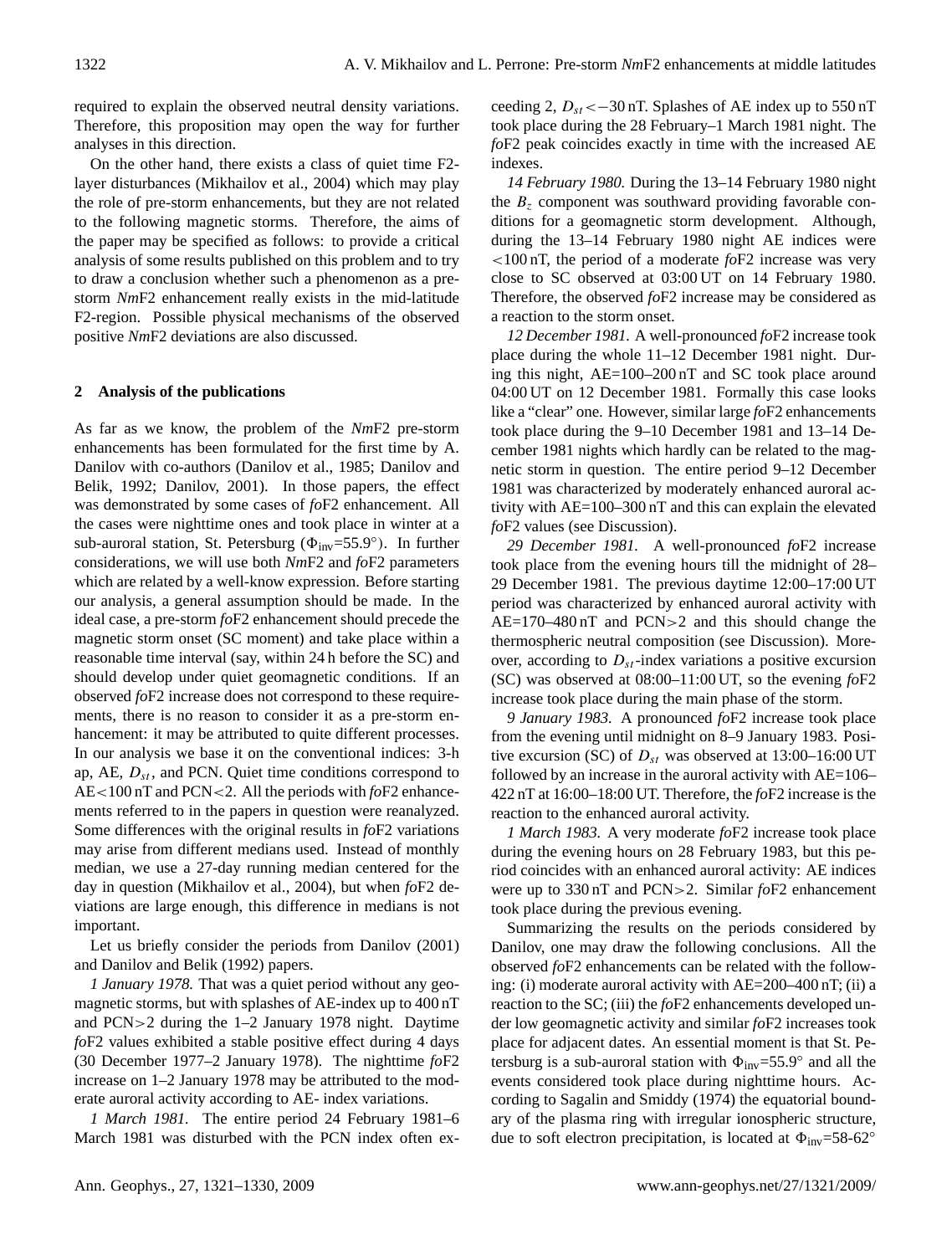during nighttime hours. Therefore, St. Petersburg is located very close (4 degrees southward on average) to the zone with enhanced and irregular F2-layer ionization. During nighttime the meridional thermospheric wind  $V$ *nx* is equatorward with a velocity of ∼100 m/s (Hedin, 1991; Buonsanto and Witasse, 1999). This takes less than 1.5 h for plasma to be transferred from the place of its production to the latitude of St. Petersburg. During nighttime hours, the e-fold time with respect to plasma recombination is much larger than 1.5 h (Ivanov-Kholodny and Mikhailov, 1986). Therefore, this plasma can be observed at the location of St. Petersburg. Moderately enhanced auroral activity only helps the situation when the plasma ring shifts southward (Yudovich, 1965; Andrews and Thomas, 1969) and the intensity of ionization increases (e.g. Sato and Colin, 1969). Therefore, the analyzed cases of nighttime *fo*F2 enhancements at St. Petersburg can be explained without any relationship to the following magnetic storms.

Another mechanism which may be efficient at the latitude of St. Petersburg during nighttime hours, is plasma compression in the magnetic tubes of force by westward substormassociated electric fields and dumping plasma into the nighttime F2-region (see Discussion). According to Davis et al. (1979) nighttime F2-region electron density enhancements have a maximum near  $\Phi$ =55 $\degree$  due to latitudinal dependence of the magnetic tube electron content. Magnetic tubes with  $L>3$  are only partly filled with plasma due to long time of recovery after geomagnetic disturbances (Carpenter and Park, 1973; Krinberg and Tashilin, 1984).

Next step in this direction was undertaken by Kane (2005) who considered three periods with very large magnetic storms: 28–31 October 2003, 19–22 November 2003, and 13–14 March 1989. He found strong positive effects in *fo*F2 within the 24 h period before the SC. Based on these three events, he suggests considering, not less than such pre-storm *fo*F2 enhancements as precursors for the geomagnetic disturbances. Later this "idea" was taken up by Blagoveschensky et al. (2006).

*28 October 2003.* A large positive *fo*F2 enhancement took place during daytime hours. That was a disturbed day and the analysis of his period, see later, in connection with the Buresova and Laštovička (2007, 2008) results.

*19 November 2003.* The auroral activity was elevated for the entire day with daily average AE=238 nT and splashes of AE indices up to 533 nT.

*12 March 1989.* The auroral activity was elevated for the whole day with daily average AE=299 nT and splashes of AE indices up to 1060 nT.

Therefore, the three pre-storm periods were disturbed with high enough levels of the auroral activity and the observed *fo*F2 enhancements were due to this activity. The effects of the elevated auroral activity on *Nm*F2 variations at middle latitudes are considered later. Whether such pre-storm auroral activity is related to the following magnetic storms is a question which is beyond the scope of this paper. Many ex-



 **Fig.1. Fig. 1.** Helio-geophysical parameter variations for the 27–29 October 2003 period.

amples of isolated magnetic storms can be found which are not preceded by any pronounced auroral activity.

periods are listed in the paper and this allowed us to reana-More careful analysis has been performed by Buresova and Laštovička (2007, 2008), who analyzed 65 strong geomagnetic storms over the 1995–2005 period using midlatitude worldwide ionosonde observations. They have found the *fo*F2 pre-storm enhancements for 15 events in Europe. No effects have been revealed in the F1- and E-regions and the pre-storm electron density increases were found to be confined to the F2-region only. A longitudinal effect in the *fo*F2 pre-storm occurrence has been also analyzed. All the lyze them.

Their Fig. 1, given as the largest pre-storm enhancement case of 1995–2005, cannot be considered as a successful example. The entire period preceding the 29 October 2003 event was disturbed and the authors themselves stressed this in the paper, but this fact did not stop them.

The geophysical parameter variations characterizing the period in question are given in Fig. 1.

Two substorms took place during 27 October 2003 and 28 October 2003 and PCN was >2 for the entire period. The auroral activity was elevated for the whole day of 28 October 2003 with large splashes of AE index (Figs. 1 and 2). The splash of the auroral activity around 08:00 UT (Fig. 2,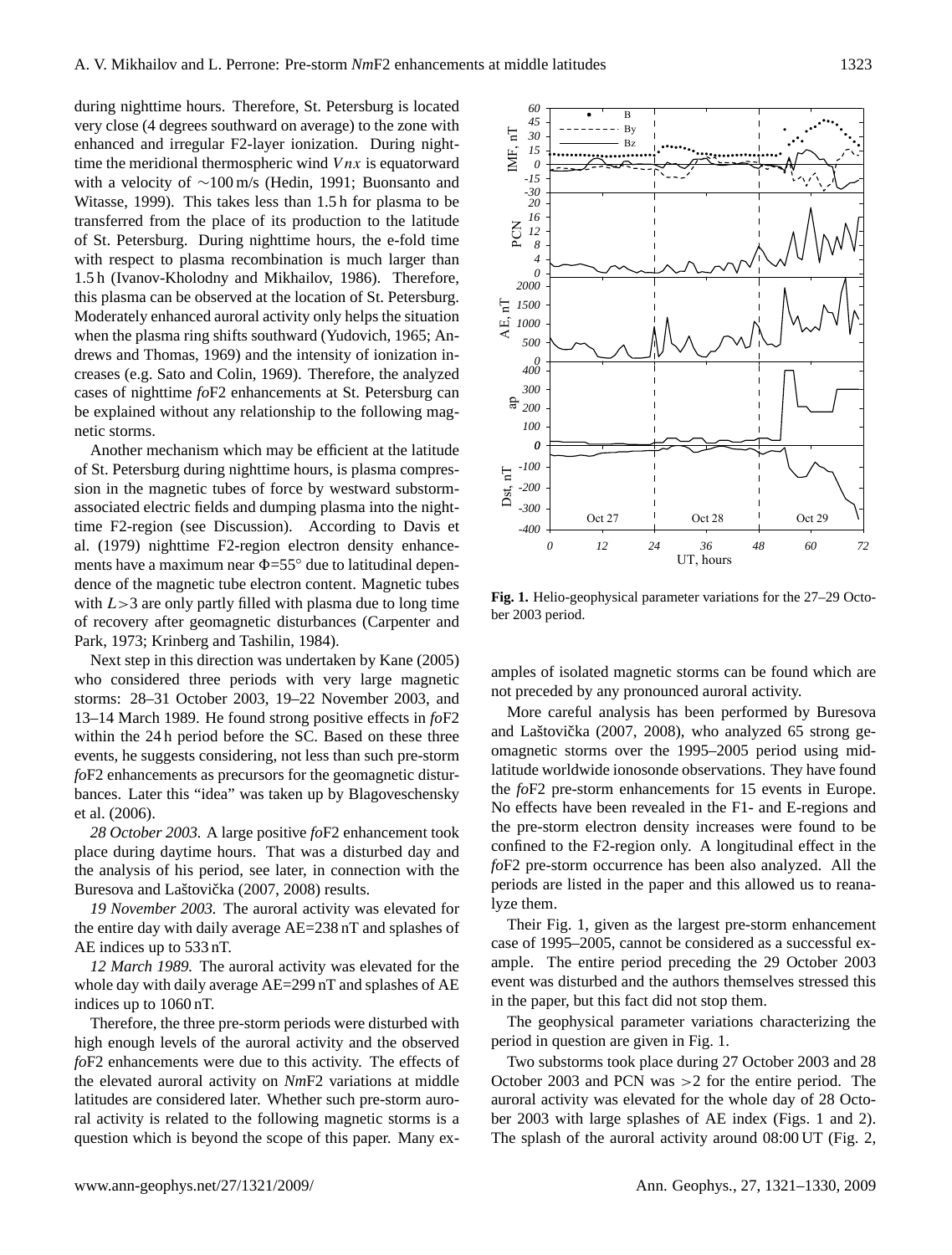

**Fig. 2. Fig. 2.** Observed variations of AE-index, *hm*F2, and *fo*F2 at Juliusruh and Rome on 28 October 2003. The TAD was launched by the upsurge of the auroral activity around 08:00 UT and its passage (arrows) is seen in *hm*F2 and *Nm*F2 variations at the two stations. Dashes – median values.

well as at Slough (their Fig. 1). Therefore, the observed  $f \circ F2$ top panel) produced a TAD whose passage is clearly seen in *hm*F2 and *Nm*F2 variations at Juliusruh around 12:00 UT and later at Rome around 13:00 UT (Fig. 2). An uplift of the midlatitude F2-layer under sunlit conditions always results in an *Nm*F2 increase clearly manifested at Juliusruh and Rome as increase on 28 October 2003 has a clear explanation which is not directly related to the future magnetic storm on 29 October 2003.

The authors have not detected any pre-storm enhancements in the E-region and on this basis they concluded that the pre-storm *fo*F2 enhancements presented a special class of events different from positive Q-disturbances, which according to Mikhailov et al. (2004) present quiet-time F2-layer perturbations not related to geomagnetic activity. However, their analysis was not accurate enough. The method how one can observe the synchronism in *Nm*F2 and *Nm*E variations is described by Mikhailov et al. (2007). Due to the formation mechanisms of the mid-latitude daytime F2- and E-regions, the in-phase *Nm*F2 and *Nm*E variations can be observed *only during daytime hours*, but the authors did not pay any attention to this important point considering all LT hours and found no coherence, naturally. Moreover, such delicate analysis (due to small *Nm*E variations) needs special methods (see Mikhailov et al., 2007), which the authors have not applied during their consideration.

We have reanalyzed the 15 periods listed in the paper and added about 20 similar cases on Slough, Juliusruh, Lycksele, and St. Petersburg stations from our data base with quiet-time F2-layer disturbances (Q-disturbances). The selection procedure was arranged to find a daytime positive Q-disturbance followed by a magnetic storm within a 24-h time interval and the storm time period should include at least one ap-3 h value  $\geq$ 50. In the framework of our approach to the analysis of Qdisturbances (Mikhailov et al., 2004), a 27-day *fo*F2 running median, centered for the day in question rather than usual monthly median, is used. On one hand, a 27-day running median looks more natural as this period equals to one solar rotation, on the other hand, this saves us from large and unreal disturbance effects in the beginning and in the end of a month as well as at the junction of two months especially during the equinoctial periods when changes in the thermosphere and ionosphere are very fast. Therefore, some differences with the results based on monthly medians may take place.

The analysis of the selected periods has shown that positive Q-disturbances usually appear as a group of successive (2–6) days. In our selection procedure, this succession is ended by a magnetic storm. Two examples of such successions are given in Figs. 3 and 4 for Lycksele on 4– 7 November 1983 (positive daytime and negative nighttime deviations) and for St. Petersburg on 4–7 May 1968 with both daytime and nighttime positive  $\triangle NmF2$  deviations. In both cases, the days preceding the magnetic storm were quiet with daily  $A_p \le 7$  (see also AE-index variations). All the days in the successions exhibit positive  $\triangle NmF2$  deviations during daytime hours. The last days before the storm onset demonstrate exactly the same type of *Nm*F2 variations as the 2–3 previous days in the successions. This indicates that such daily *Nm*F2 variations (including the pre-storm day) have nothing to do with the following magnetic storm. In the case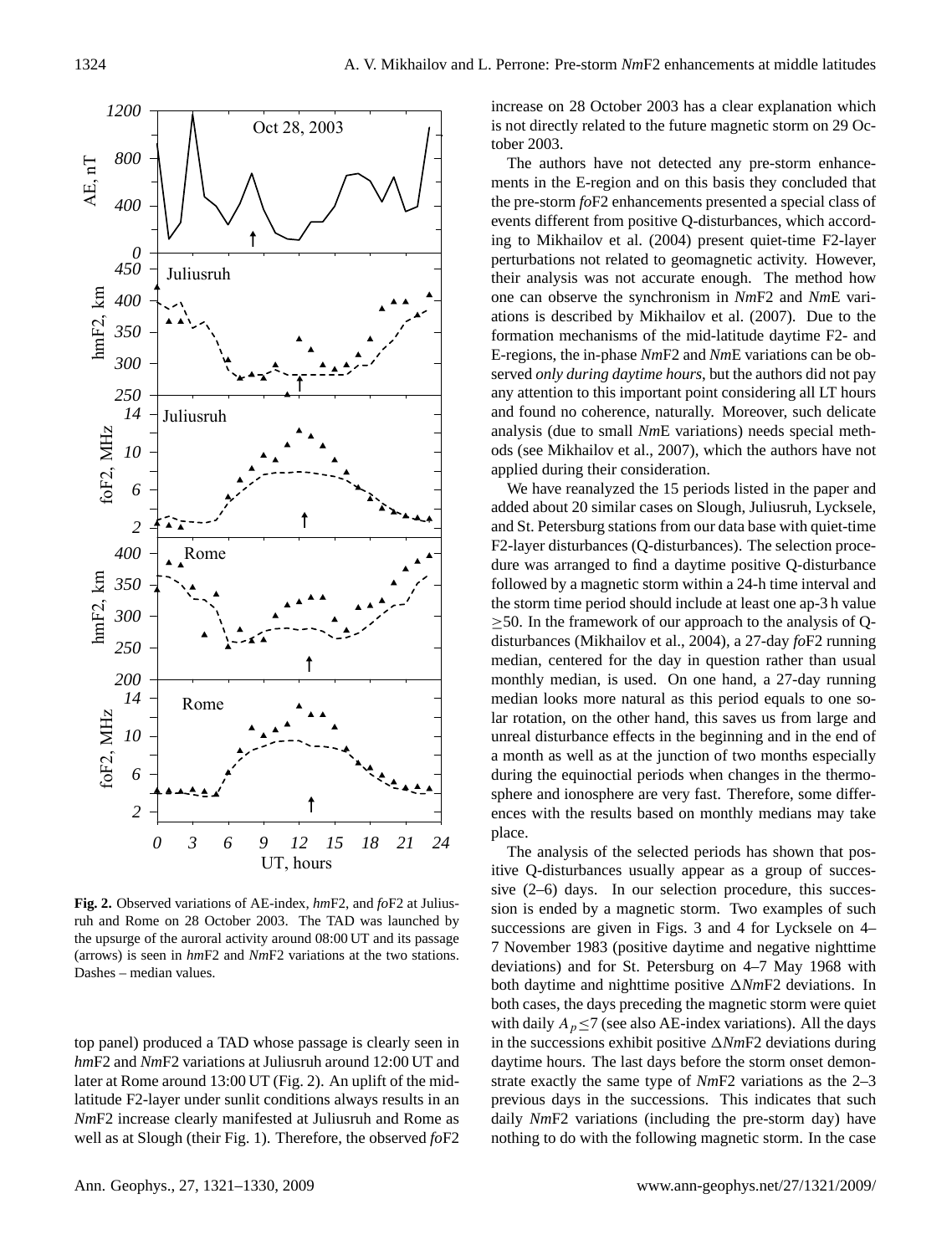

**Fig. 3. Fig. 3.** A 4-day succession of daytime positive and nighttime negative *Nm*F2 disturbances under low or slightly elevated auroral activity. Daily  $A_p$  indices are also given in the lower panel. Note that the pre-storm *Nm*F2 daytime enhancement on 7 November 1983 looks absolutely the same as for the previous days.

of 4–7 May 1968 (Fig. 4), the magnetic storm started in the daytime LT sector and this resulted in a positive storm phase, so called positive *Nm*F2 disturbance of type II (Zevakina and Kiseleva, 1978). However, this effect has quite a different formation mechanism and is not related to the question considered.

relation between  $δNmF2$  and  $δNmE$  was found to exist al-We have analyzed such successions for the periods listed in the paper by Buresova and Laštovička (2008) as well as for the extended list of dates. In accordance to our method, only daytime (11:00–14:00) LT hours were analyzed. For both selections, it was found that relative deviations δ=*Nm*Eobs/*Nm*Emed>1 (i.e. *Nm*E are higher than the median) at a confidence level >95% according to Student criterion. We have also calculated the correlation coefficient between δ*Nm*F2 and δ*Nm*E for the 15 periods listed in the paper by Buresova and Laštovička (2008). We took 1–3 days from each period with positive δ*Nm*F2 deviations. As in our earlier analysis (Mikhailov et al., 2007), the corthough the coefficient  $r=0.32$  is not high, but it is significant at least at the 90% confidence level, according to Fisher Fcriterion. Therefore, there is a synchronism in *Nm*F2 and *Nm*E variations and we may conclude that such days with positive  $\triangle NmF2$  daytime deviations belong to the positive Q-disturbance events (Mikhailov et al., 2004, 2007), i.e. they are not related to the following magnetic storms. Of course, quiet periods end sooner or later by magnetic storms and one of the Q-disturbance days may turn out to be the last in the succession, but this is just a random coincidence.

It should be stressed that, unlike the 28 October 2003 case, the majority of 15 selected periods in the Buresova and



**Fig. 4. Fig. 4.** A 3-day succession of daytime and nighttime positive *Nm*F2 disturbances under low or slightly elevated auroral activity. Daily  $A<sub>p</sub>$  indices are also given in the lower panel. Note that the pre-storm nighttime *Nm*F2 enhancement on 6 May 1968 looks the same as for the previous days. The daytime *Nm*F2 upsurge after the storm SC on 7 May 1968 is a typical of positive storm phase (*Nm*F2 positive disturbance of type II).

Laštovička (2008) paper were really quiet before the storm onset and they exhibit the *Nm*F2 variations similar to those given in Figs. 3, 4. The other question, what did the authors understand when speaking about the *fo*F2 pre-storm enhancement, the entire positively disturbed day (night) with δ*fo*F2>20%, or a splash of such magnitude in diurnal *fo*F2 variations? The *fo*F2 enhancement should wittingly be before the SC and not to coincide with it, but it is hard to tell what is the pre-storm enhancement in the case of *fo*F2 variations similar to those given in Figs. 3, 4.

19 (14:00 UT) panels clearly show the electron density increase Another result of the Buresova and Laštovička (2008) analysis is that *Nm*F2 enhancements are not accompanied (as a systematic phenomenon) by Ne enhancements in the F1-region. As earlier with the 28 October 2003 case, their Fig. 3 (22 July 2004) which illustrates this result, is also not successful. On one hand, the top (12:00 UT) and the bottom both in the E- and F1-regions at Chilton which is contrary to what the paper says. The middle panel of their Fig. 3 (13:00 UT) is a classical illustration of TAD passage with a corresponding Ne(h) profile deformation. The SC occurred at 10:36 UT on 22 July 2004 and it was followed by the auroral activity increase around 11:00 UT (Fig. 5). This splash of AE launched the TAD whose passage is seen at Chilton around 13:00 UT (their Fig. 3) and later at Rome (Fig. 5).

The formation mechanisms of the daytime F1- and F2 regions are closely related via neutral composition, the scheme of photo-chemical processes being practically the same. Therefore, if the dynamics are not too strong like we have in the case of TAD passage, then one should expect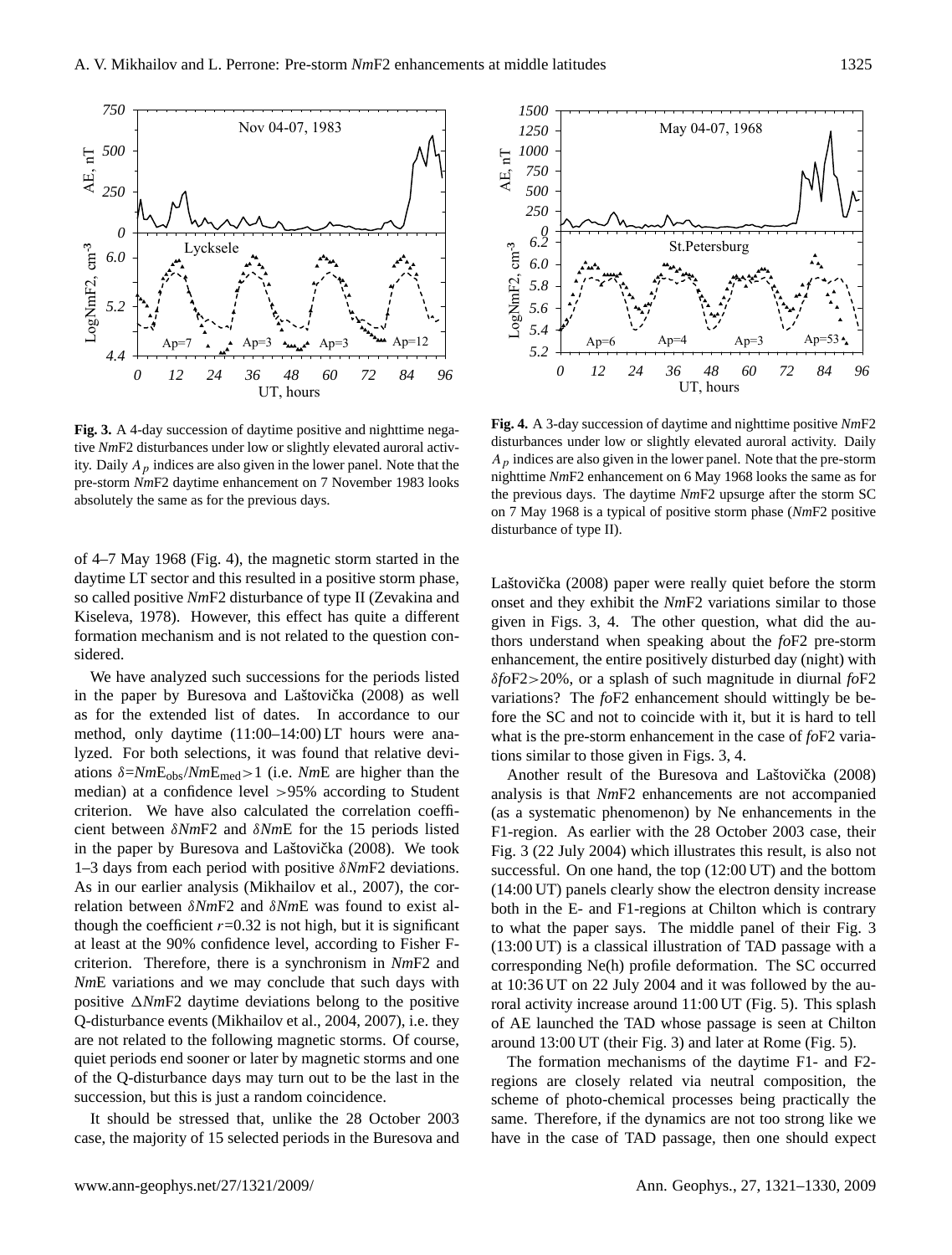

**Fig. 5. Fig. 5.** Observed variations of AE-index, *hm*F2, and *fo*F2 at Rome on 22 July 2004. The TAD was launched by the upsurge of the auroral activity around 11:00 UT and its passage (arrows) is seen in *hm*F2 and *Nm*F2 variations at Rome around 14:00–15:00 UT. Dashes – median values.

in-phase variations of electron concentration in the two ionospheric regions during daytime hours. This takes place even under disturbed conditions as it was shown by Mikhailov and Schlegel (2003) who analyzed ISR observations. Indeed, positive *Ne*F1 effects in the F1-region are much less than in the F2-region due to a strong compensating role of molecule ions (Mikhailov and Schlegel, 2003), but basically the sign of *Ne*F1 changes is controlled by  $[O^+]$  variations and this provides the synchronism in *Ne*F1 and *Nm*F2 variations.

#### **3 Discussion**

sible to conclude – there is no such an effect as the pre-The undertaken analysis has shown that there are no convincing arguments that the observed cases of *Nm*F2 prestorm enhancements bear a relation to the following magnetic storms. In all cases considered either the *Nm*F2 enhancements were related to moderate auroral activity or similar *Nm*F2 enhancements took place during some previous days and such type of *Nm*F2 variations have nothing to do with the following magnetic storms. Therefore, it is posstorm *Nm*F2 enhancement as a phenomenon absolutely related to the following magnetic storm, to say nothing of using such enhancements as a precursor for the following magnetic storms (Kane, 2005; Blagoveschensky et al., 2006).

It may seem that a moderate auroral activity characterized by AE=200–400 nT is not sufficient to produce the observed F2-layer positive effects, as many cases of *Nm*F2 enhancements considered in the referred papers took place under such conditions, but this is a delusion. The F2-layer positive storm effect is mainly a phenomenon related to substorm activity. This peculiarity was mentioned many years ago by Zevakina and Kiseleva (1978) who found that positive disturbances were more frequent at low and moderate geomagnetic activity with  $10 < \sum K_p < 20$ , AE<sub>max</sub>=200– 400nT,  $D_{st}$ =10–30 nT. Similar conclusions were obtained by Zevakina and Hill (1978) who analyzed F2-layer storms at the low-latitude station San Jose where positive disturbances dominate. Only 25 ionospheric disturbances of 125 analyzed were accompanied by magnetic storms. They concluded that "pure" positive ionospheric F2-layer disturbances (not associated with the magnetic ones) exhibited the same variations as the disturbances during geomagnetic storms but only with less amplitude. The same conclusion was made by Park (1974). The analysis by Zevakina and Hill (1978) has shown that all "pure" ionospheric disturbances were associated with weak magnetospheric activity related to a sequence of small substorms, i.e. with low/moderate auroral activity. However, it should be stressed that apart from such types of positive *fo*F2 disturbances, there exist a class of positive Qdisturbances which take place under quiet geomagnetic conditions (Mikhailov et al., 2004).

Zevakina and Kiseleva (1978) were also the first who revealed F2-layer positive disturbances of two types. Type I is referred to those disturbances which are followed by quiet ionospheric conditions. After the active period of such disturbances, enhanced *fo*F2 are observed for the whole day and the active period is repeated in 24 h with decreased δ*fo*F2 values. Positive disturbances of type II are followed by negative F2-layer storms. The disturbances of type II are shorter than of type I, but their amplitude is larger. Disturbances of type II are accompanied by larger *hm*F2 increases. Actually positive disturbances of type II present the first phase of a two-phase (positive/negative) ionospheric disturbance (see an example in Fig. 4). Some of these peculiarities in the positive storms occurrence were observed later by Tsagouri et al. (2000) and Belehaki and Tsagouri (2002). These morphological differences indicate that the two types of positive disturbances belong to different classes of events and have different formation mechanisms. Positive disturbances of type II occur during sunlit hours and they are due to TADs passage (see later). Long-duration positive disturbances (type I) take place during both daytime and nighttime. They are related mostly to atomic oxygen abundance increase during daytime hours (Mikhailov et al., 2007) and to a plasmaspheric influx during nighttime (Mikhailov et al., 2000b).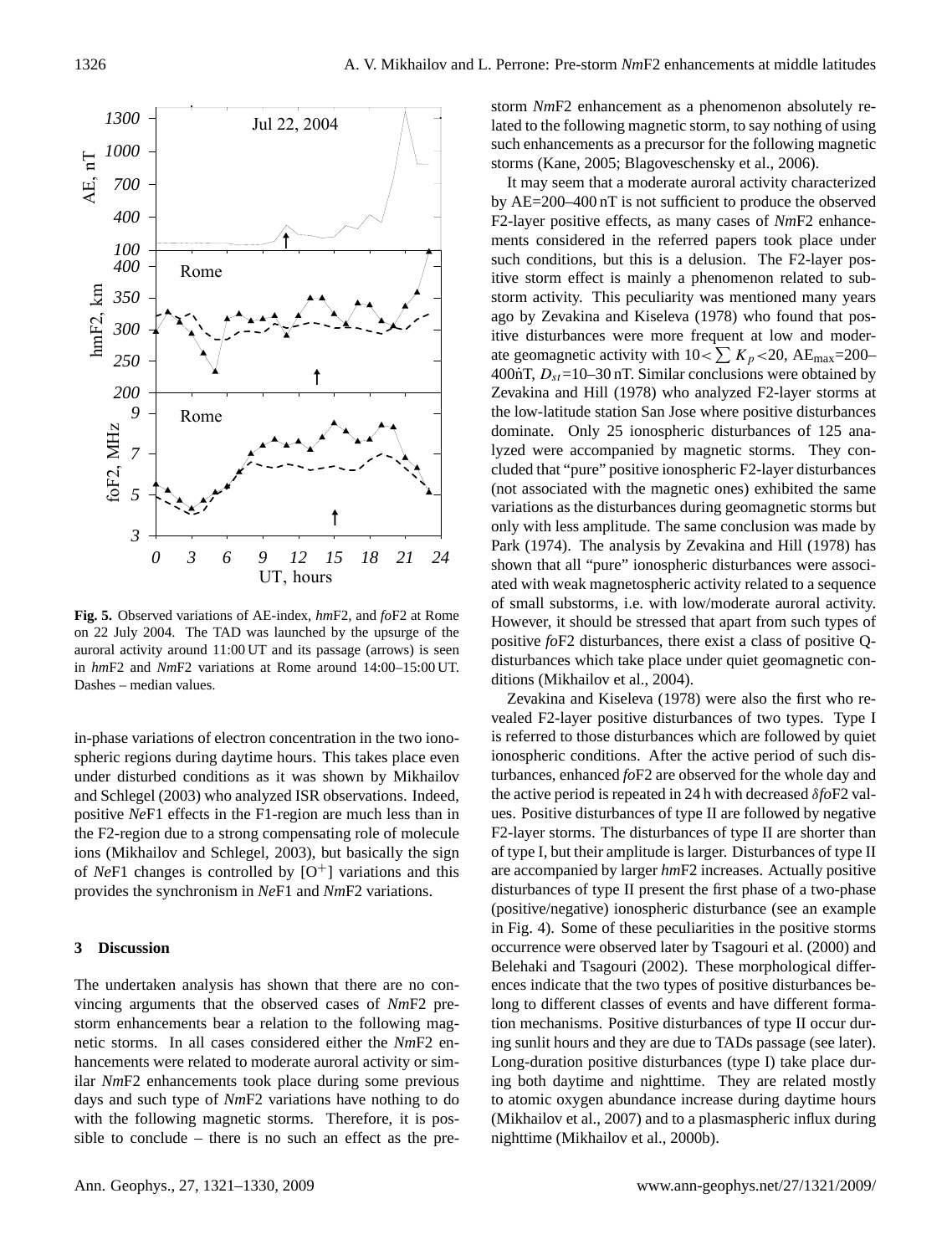Some comments may be pertinent in relation with the discussed mechanisms. The so called meteorological control of the ionosphere is widely discussed in literature. Although this impact from below is still considered as a reason to explain at least some types of the F2-layer disturbances and this is a work for future, our analysis of Q-disturbances has shown that the main morphological features can be explained in the framework of the contemporary understanding of the thermosphere-ionosphere interaction. That is, the sources of the considered Q-disturbances are located in the thermosphere itself. It should be mentioned that Rishbeth (2006) has also expressed a restrained optimism with regard to the F-region – lower atmosphere links.

Let us analyze the most typical *Nm*F2 enhancement cases starting our consideration with daytime mid-latitude conditions. Upsurges of the auroral activity similar to 28 October 2003 (Fig. 2) or 22 July 2004 (Fig. 5) produce TADs moving towards the equator. Apart from the deformation of the Ne(h) profile as a whole, the equatorward wind in such TADs shifts the F2-layer to higher altitudes with a higher production/loss ratio resulting in an *Nm*F2 increase. This is a well-known mechanism of the F2-layer positive storm effect (Prölss, 1993, 1995; Bauske and Prölss, 1997). This type of positive disturbances may be attributed to the type II (Zevakina and Kiseleva, 1978).

Whether such increases of the auroral activity are related to the following magnetic storms, this is a question, but according to Zevakina and Hill (1978) only 20% of the analyzed F2-layer positive disturbances were accompanied by magnetic storms. This coincides with the estimation (20– 25%) given by Buresova and Laštovička (2007).

The other situation arises with the positive long-duration F2-layer disturbances, positive Q-disturbances belonging to the same class of the F2-layer perturbations (Mikhailov et al., 2007).

As it was noted earlier, some of the events analyzed by Buresova and Laštovička (2007, 2008) belong to this type of the F2-layer disturbances. They are related to slightly enhanced auroral activity when the solar-driven thermospheric poleward wind is damped and this stimulates neutral gas downwelling which increases the atomic oxygen abundance in the thermosphere at sub-auroral and middle latitudes. This was shown, for instance, by Rishbeth (1998, his Fig. 3).

The damped poleward neutral wind reduces the downward plasma drift in the daytime F2-region. Both the atomic oxygen abundance increase and the downward plasma drift decrease result in the *Nm*F2 increase during sunlit hours. Such an example is given in Fig. 3. Under low  $(A_p=3-7)$  geomagnetic activity, we have positive  $\triangle NmF2$  deviations during daytime hours. It may be pertinent to note that according to Burke et al. (2007), significant energy can be deposited in the ionosphere without corresponding magnetic perturbations on the ground. Therefore, low levels of geomagnetic activity measured in conventional magnetic indices may not adequately present a real situation in the ionosphere. This is

especially valid when we consider the effects related to the dayside cusp.

A possible relationship of the F2-layer pre-storm enhancements with the dayside cusp activity has been proposed for the first time by A. Danilov with co-authors (Danilov et al., 1985; Danilov and Belik, 1992). This seems to be an interesting idea, bearing in mind that particle precipitation into the cusp produces both ionization (Prölss, 2006) and the thermosphere heating (Lühr et al., 2004; Schlegel et al., 2005; Demars and Schunk, 2007) without any geomagnetic effects. Therefore, some of the F2-layer Q-disturbances may be well related to the dayside cusp activity. Unfortunately, the mechanism mentioned in the first publications by A. Danilov looks pretty vague for the following reasons: the thermospheric heating in the cusp area implies upwelling of neutral gas which results in a decrease of the  $O/N<sub>2</sub>$  ratio while positive disturbances need an increase of this ratio. A direct transfer of fresh ionization from the dayside cusp to the nighttime F2-region (all their positive disturbance cases are nighttime ones) over the whole polar cap is impossible due to large time of such transfer. Moreover, according to DE-2 observations in general a decrease in the electron density takes place at the dayside cusp area (Prölss, 2006). This electron density decrease is explainable under the  $O/N<sub>2</sub>$  ratio decrease due to neutral gas upwelling.

Therefore, how F2-layer positive disturbances could be related to the dayside cusp activity is not clear. However the very idea of the dayside cusp involvement in the process of the positive disturbances formation proposed by A. Danilov seems to be correct. Here we have the situation similar to slightly elevated auroral activity which was considered earlier. The heated thermosphere above the dayside cusp changes pressure gradients and damps the solar-driven poleward wind stimulating neutral gas downwelling by this way at sub-auroral and middle latitudes. The latter, as it was shown by Rishbeth (1998, his Fig. 3), increases the atomic oxygen abundance in the thermosphere. The  $O/N<sub>2</sub>$  ratio increase, along with the downward plasma drift decrease (due to the poleward V nx decrease), provide the *Nm*F2 increase during sunlit hours. Therefore, daytime long-duration F2 layer positive disturbances observed under very quiet geomagnetic conditions (positive Q-disturbances in Figs. 3, 4) may be related to the dayside cusp activity. An additional analysis is needed to specify the required geophysical conditions when the dayside cusp is efficient to produce such type of F2-layer disturbances.

Speaking about the successions of positive Qdisturbances, it may be interesting to discuss the following: a continuous day-to-day increase in *fo*F2 which is well seen if the quiet-time period is long enough. Such an example is shown in Fig. 6 for the 16–25 September 1958 period at Lycksele. A succession of 8 quiet days is confined on both sides by magnetic storms. A continuous *fo*F2 increase starts from 18 September 1958 and peaks on 22 September 1958. Then the auroral activity started to increase (seen in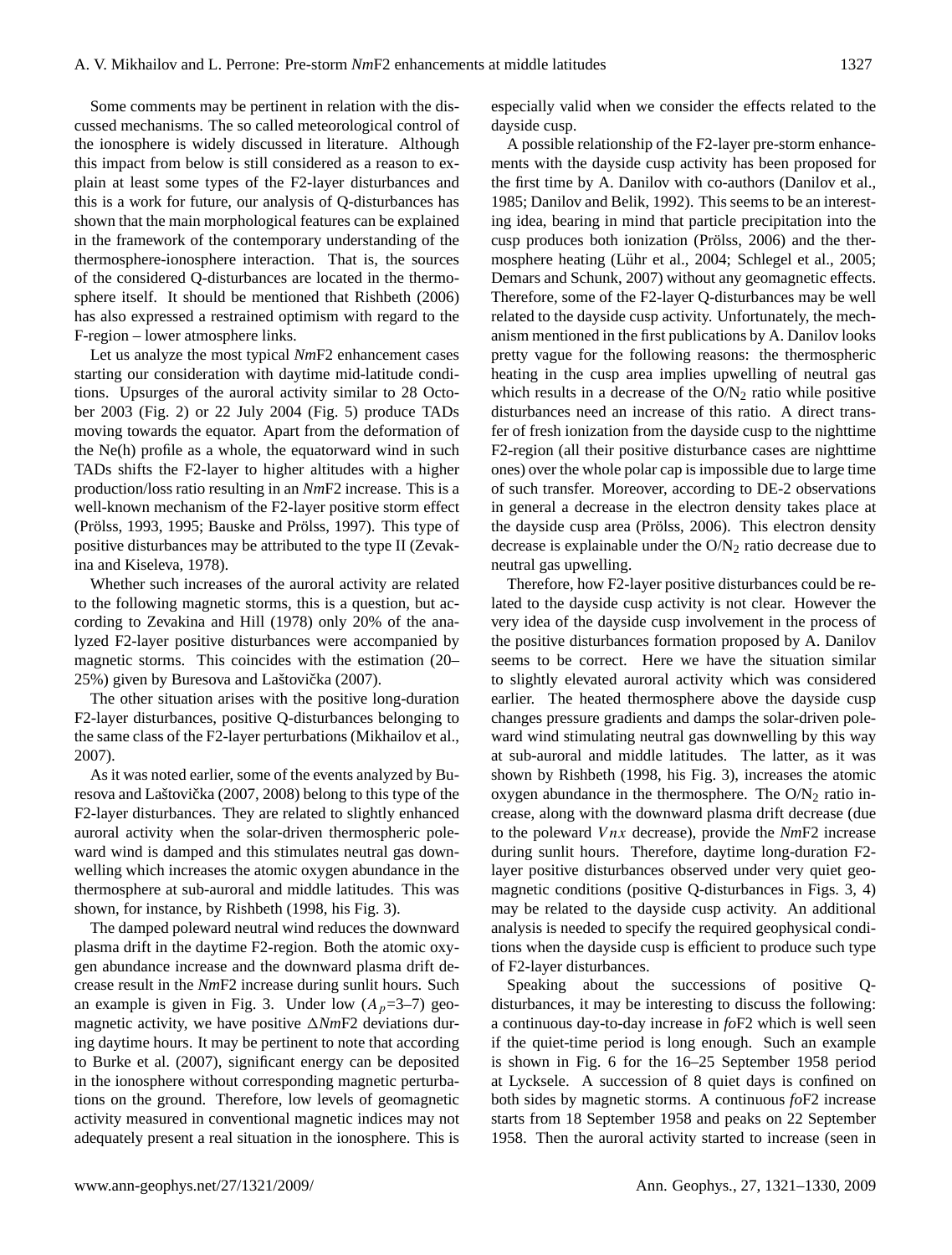

**Fig. 6. Fig. 6.** Observed variations of AE-index and *fo*F2 at Lycksele during the 16–25 September 1958 period. Note a continuous increase of *fo*F2 daytime values until September 22 as a result of the magnetic tube of force refilling by plasma from the daytime F2-region. Figures in the bottom panel – daily  $A_p$  indices. Dashes – median *fo*F2 values.

AE indices, but only slightly in  $A_p$ ) during two days, on the third day a new magnetic storm has started. It is interesting to note that even a slight increase in the auroral activity up to AE=200–250 nT on 23–24 September 1958 has stopped the process and *fo*F2 started to decrease. If the magnetic storm started two days earlier on 23 September 1958, we would have a very pronounced "pre-storm" *fo*F2 enhancement in terms of the Buresova and Laštovička (2008) paper.

sufficient influx of  $O^+$  ions into the nighttime F2-region and This day-to-day *Nm*F2 increase reflects the refilling process of the depleted magnetic tube of force with plasma from daytime F2-layer (Park, 1970; Krinberg and Taschilin, 1984). The characteristic time of the refilling process for the tube at Lycksele (L=4.4) is about 50 days (Krinberg and Taschilin, 1984). Such a tube is never completely filled as magnetic storms depleting it occur more often. The effect of the empty tube is clearly seen for the first three nights following the magnetic storm (Fig. 6). The depleted tube cannot supply a *Nm*F2 values are below the median level. The same effect is seen in Fig. 3 for the 4–6 November 1983 period at Lycksele, but not at St. Petersburg for the 4–7 May 1968 period (Fig. 4). On one hand, a pretty long period preceding the 4–7 May 1968 event was relatively quiet without magnetic storms, therefore the tube was relatively filled. On the other hand, the sunset in May at the latitude of St. Petersburg is later in time than at Lycksele in November and this provides larger *Nm*F2 values in the course of the night.

The formation mechanism of the nighttime mid-latitude F2-region includes three factors: the initial starting *Nm*F2 value at the sunset, the equtorward thermospheric wind  $V$ *nx*, and the plasmaspheric flux of  $O^+$  ions into the F2-region (Ivanov-Kholodny and Mikhailov, 1986). The meridional wind only uplifts F2-layer from the fast recombination area providing, in the way, the maintenance of nighttime *Nm*F2 values at a sufficient level. Large sunset *Nm*F2 values may be conserved by this process for many nighttime hours due to a large e-fold time with respect to recombination (Fig. 4). But such types of *Nm*F2 variations may hardly be considered as an "enhancement". Therefore, the only way to produce a nighttime *Nm*F2 enhancement is to increase the plasma influx from the plasmasphere. This is a well-know problem which has been investigated for many years using worldwide *Nm*F2 and TEC observations. The analysis of this nighttime phenomenon and the discussion of its formation mechanism can be found in (Mikhailov et al., 2000a, b, and references therein). The increase of the plasmaspheric flux producing the nighttime *Nm*F2 enhancement may be stimulated by westward electric field compressing plasma in the magnetic tubes of force and dumping it into the F2-region. This idea has been proposed by Park (1971, 1973) who used whistler observations and revealed the depletion of plasmaspheric tubes presumably by westward substorm-associated electric fields. Later this mechanism was confirmed by direct Millstone Hill ISR observations (Mikhailov and Förster, 1999). Therefore, the "pre-storm" nighttime *Nm*F2 enhancements occurring under moderate auroral activity may be well due to this mechanism. But it should be stressed that nighttime *Nm*F2 enhancements at middle and sub-auroral latitudes is a common phenomenon reflected even in monthly *Nm*F2 medians and, therefore, by no means related to geomagnetic storms.

The analysis by Buresova and Laštovička (2008) has shown that *Nm*F2 pre-storm enhancement is not a global effect, but is confined to a longitudinal sector although a wide one. This is not a surprising result, which just reflects the difference in formation mechanisms of daytime and nighttime mid-latitude F2-region. For instance, TADs originated from splashes of the auroral activity to produce *Nm*F2 increases in the sunlit F2-region, but only *hm*F2 increases during nighttime hours without noticeable changes in *Nm*F2. The latter is due to the absence of direct photo-ionization during the night and the F2-layer is uplifted from the fast recombination area by strong equatorward thermospheric wind  $V$ *nx*, therefore some movements of the F2-layer in height has small effect in *Nm*F2.

The mechanism of nighttime *Nm*F2 enhancements may be related either to direct plasma transfer from the auroral oval to the sub-auroral stations by the equatorward  $Vnx$ , or to plasma influx into nighttime F2-region from the plasmasphere. Both processes are inefficient during daytime hours as *Vnx* is poleward and the rate of plasma influx is much less the rate of direct photo-ionization. Therefore, one should not expect simultaneous occurrence of *Nm*F2 enhancements in daytime and nighttime LT sectors as it was noted by Buresova and Laštovička (2008).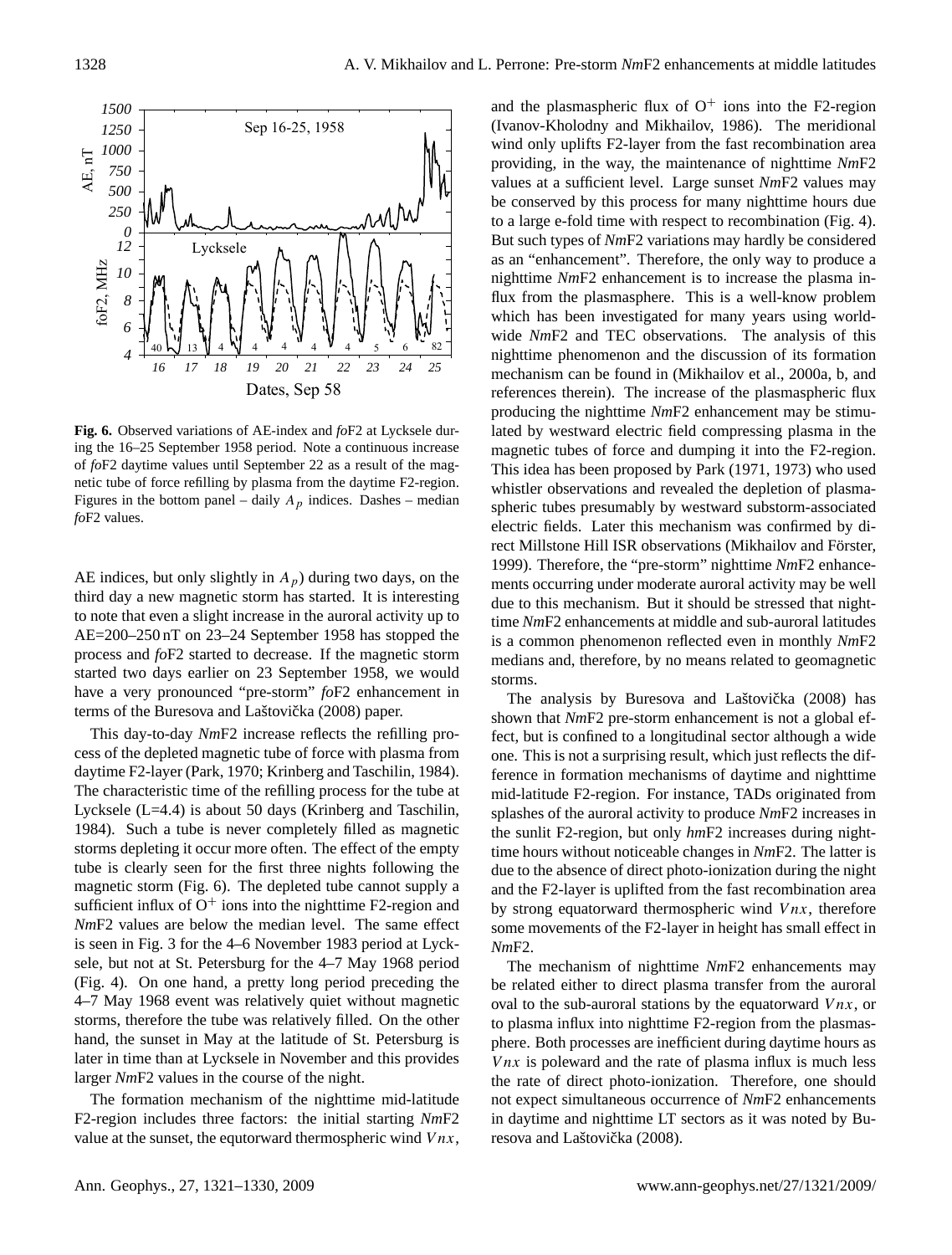#### **4 Conclusions**

The results of our analysis may be summarized as follows:

- 1. There are no convincing arguments that the observed cases of *Nm*F2 pre-storm enhancements at middle and sub-auroral latitudes considered by other researchers bear a relation to the following magnetic storms. In all cases considered either the *Nm*F2 enhancements were due to moderate auroral activity or similar *Nm*F2 enhancements took place during some previous days presenting the class of positive Q-disturbance events. Therefore, it is possible to conclude that there is no such an effect as the pre-storm *Nm*F2 enhancement as a phenomenon inalienably related to the following magnetic storm.
- 2. Nighttime *Nm*F2 enhancements observed at sub-auroral latitudes under moderate auroral activity can be related to the plasma transfer from the plasma ring area by meridional equatorward wind. Similar *Nm*F2 enhancements in the mid-latitude nighttime F2-region may be due to enhanced plasmaspheric fluxes resulted from westward substorm-associated electric fields. Such nighttime *Nm*F2 enhancement is a frequently observed phenomenon which is by no means related to geomagnetic storms.
- 3. Daytime short and pronounced *Nm*F2 enhancements are due to TAD passage related to splashes of the auroral activity. At present there are no indications whether such auroral activity increases are related to the following magnetic storms.
- 4. Long-duration positive Q-disturbances appear as a succession of days with similar *Nm*F2 diurnal variations. Such a succession may be cut by a magnetic storm at any moment, but the last day before the storm belongs to the succession and has nothing to do with the following magnetic storms.
- 5. Positive Q-disturbances occurring under very low geomagnetic activity level need a special mechanism for their explanation. The dayside cusp proposed by A. Danilov as an alternative channel for the F2-layer disturbances formation may help explain the occurrence of this type of the F2-layer positive perturbations. The mechanism includes damping of the background solardriven thermospheric circulation with corresponding neutral gas downweling at middle and sub-auroral latitudes.

*Acknowledgements.* This work was in part supported by the Russian Foundation for Basic Research under Grant 06-05-64227. The authors are also grateful to A. Danilov for careful reading the paper and some advice on improving language.

Topical Editor M. Pinnock thanks one anonymous referee for her/his help in evaluating this paper.

#### **References**

- Andrews, M. K. and Thomas, J. O.: Electron density distribution above the winter pole, Nature, 5577, 223–227, 1969.
- Bauske, R. and Prölss, G. W.: Modeling the ionospheric response to traveling atmospheric disturbances, J. Geophys. Res., 102, 14555–14562, 1997.
- Belehaki, A. and Tsagouri, I.: On the occurrence of storm-induced nighttime ionization enhancements at ionospheric middle latitudes, J. Geophys. Res., 107, 1209, doi:10.1029/2001JA005029, 2002.
- Blagoveschensky, D. V., MacDougall, J. W., and Piatkova, A. V.: Ionospheric effects preceding the October 2003 Halloween storm, J. Atmos. Solar-Terr. Phys., 68, 821–831, 2006.
- Blagoveschensky, D. V. and Kalishin, A. S.: A mechanism of the ionosphere critical frequency increase before a sub-storm onset, Geomag. i Aeronom., 49(N2), accepted, 2009.
- Buonsanto, M. J. and Witasse, O. G.: An updated climatology of thermospheric neutral winds and F region ion drifts above Millstone Hill, J. Geophys. Res., 104, 24675–24687, 1999.
- Buresova, D. and Laštovička, J.: Pre-storm enhancements of  $f \circ F2$ above Europe, Avd. Space Res., 39, 1298-1303, 2007.
- Buresova, D. and Laštovička, J.: Pre-stormelectron density enhancements at middle latitudes, J. Atmos. Solar-Terr. Phys., 70, 1848–1855, 2008.
- Burke, W. J., Huang, C. Y., Marcos, F. A., and Wise, J. O.: Interplanetary control of thermospheric densities during large magnetic storms, J. Atmos. Solar-Terr. Phys., 69, 279–287, 2007.
- Carpenter, D. L. and Park, C. G.: On what ionospheric workers should know about the plasmapause-plasmasphere, Rev. Geophys. Space Phys., 11, 133–154, 1973.
- Danilov, A. D.: F2-region response to geomagnetic disturbances, J. Atmos. Solar-Terr. Phys., 63, 441–449, 2001.
- Danilov, A. D., Belik, L. D., and Mirmovich, E. G.: On a possible nature of positive phase of the ionospheric storms, Geomag. i Aeronom., 25, 768–772, 1985 (in Russian).
- Danilov, A. D. and Belik, L. D.: Thermospheric composition and the positive phase of an ionospheric storm, Adv. Space Res., 10, 257–260, 1992.
- Davies, K., Anderson, D. N., Paul, A. K., Degenhardt, W., Hartman, G. K., and Leitinger, R.: Nighttime increase in total electron content observed with the ATS 6 radio beacon, J. Geophys. Res., 84, 1536–1542, 1979.
- Demars, H. G. and Schunk, R. W.: Thermospheric response to ion heating in the dayside cusp, J. Atmos. Solar-Terr. Phys. 69, 649– 660, 2007.
- Hedin, A. E., Biondi, M. A., Burnside, R. G., Hernandez, G., Johnson, R. M., Killeen, T. L., Mazaudier, C., Meriwether, J. W., Salah, J. E., Sica, R. J., Smith, R. W., Spencer, N. W., Wickwar, V. B., and Virdi, T. S.: Revised global model of thermosphere winds using satellite and ground-based observations, J. Geophys. Res., 96(A5), 7657–7688, 1991.
- Ivanov-Kholodny, G. S. and Mikhailov, A. V.: The prediction of ionospheric conditions, Reidel, Dordrecht, 1986.
- Kane, R. P.: Ionospheric *fo*F2 anomalies during some intense geomagnetic storms, Ann. Geophys., 23, 2487–2499, 2005, [http://www.ann-geophys.net/23/2487/2005/.](http://www.ann-geophys.net/23/2487/2005/)
- Krinberg, I. A. and Taschilin, A. V.: Ionosphere and plasmasphere, Nauka, Moscow, 1984.
- Liu, L., Wan, W., Zhang, M.-L., Zhao, B., and Ning,